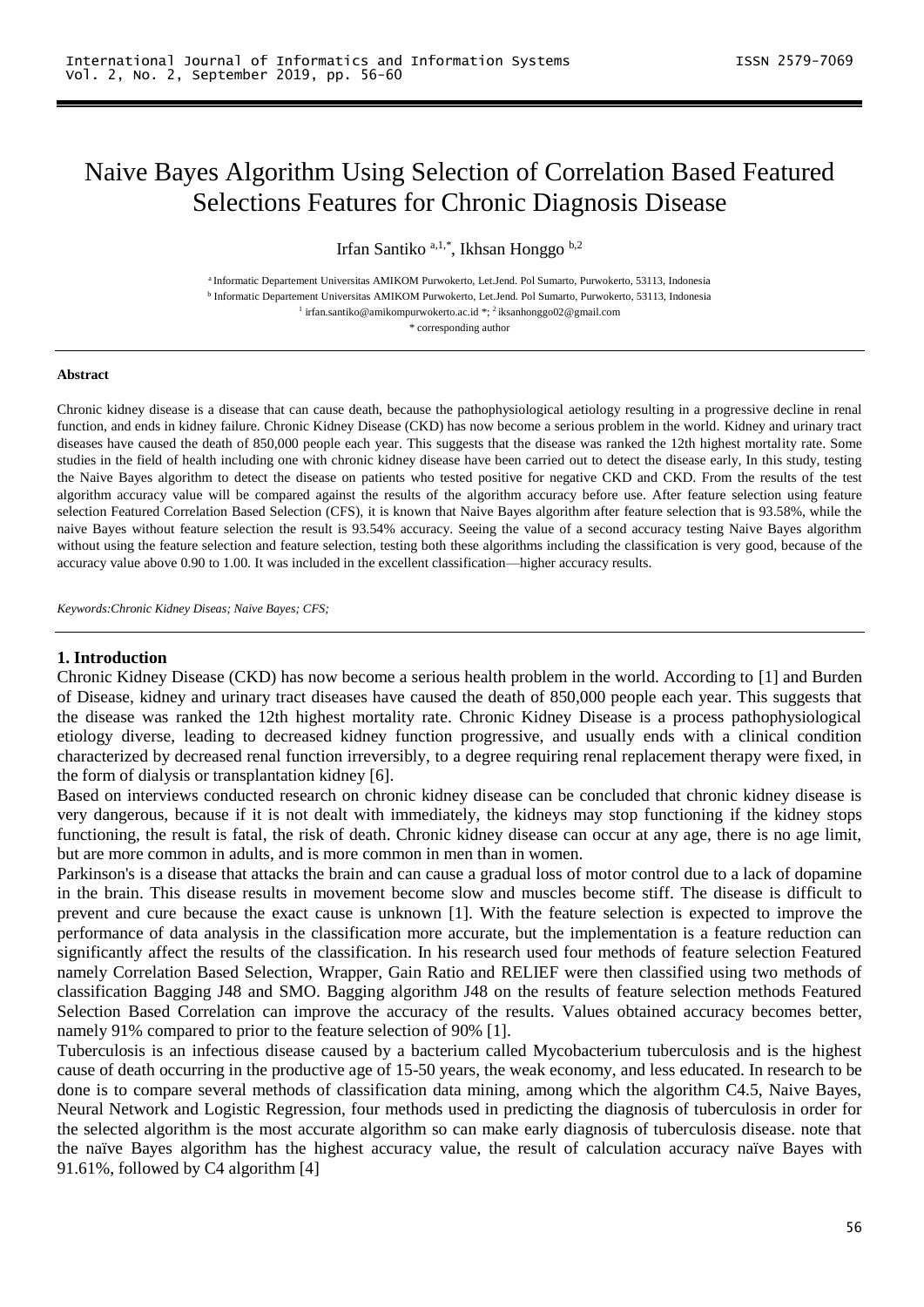#### **2. Method**

The following description of the flowchart of the study:

#### 2.1 Identification of problems

Problem identification is performed to determine the problems and appropriate methods so that it can do the proper steps to diagnose chronic kidney disease.

#### 2.2 Data collection

Preliminary data obtained from the UCI Machine Learning Repository namely dataset Cronic disease Kidney Disease.

#### 2.3 Feature Selection

Selection feature works find distinguishing characteristics that represent the main characteristics of the signal and reducing the dimension of the signal into a set of numbers that are slightly but representative. In this study using feature selection CFS (Correlation Based Features Selection) using Weka application with the aim to obtain a dataset with selected features. 155 instances with 24 attributes that have been eliminated missing values her with the intention to obtain a dataset with the features selected, and produced 12 attributes are selected, namely bp, sg, al, su, RBC, ba, bgr, sc, hemo, PCV, wbcc, rbcc , HTN and the class attribute decision CKD and notckd which describes a positive decision with chronic kidney disease and notckd explain the negative decision with chronic kidney disease.

#### 2.4 Results Analysis

Measurement of the performance of a data mining algorithm can be based on several aspects among others of accuracy, computing speed, robustness, scalability and interpretabilitas. This study only measuring the performance of a data mining algorithm based on aspects of accuracy.

What is the result of Accuracy in getting to diagnose diabetes mellitus based on the value of accuracy, with the level of diagnosis, namely: excellent classification =  $0.90 - 1:00$ , good classification =  $0.80 - 0.90$ , poor classification = 0.60 - 0.70 (Gorunescu, 2011). Conclusions are to answer the research done on purpose by the author.

#### **3. Results and Discussion**

#### 3.1 Identification of problems

With the feature selection is expected to improve the performance of data analysis in the classification more accurate, but the implementation is a feature reduction can significantly affect the results of the classification. CFS feature selection can improve the accuracy becomes better results (Vita, 2014). CFS algorithm is the most stable algorithm, the duration of the classification of the fastest and highest accuracy.

*dataset* used a dataset of chronic kidney disease are taken from the database on UCI machine learning repository. This dataset contains 400 instances with 24 regular and first class attributes.

#### 3.2 Preprocessing Data

a. Dataset Early

|                |          |          | the      |                |                         |          |          |          |          |
|----------------|----------|----------|----------|----------------|-------------------------|----------|----------|----------|----------|
|                |          | blood    | specific |                | $\bullet\bullet\bullet$ |          | pedal    |          |          |
| No.            | age      | preasure | gravity  | albumin        |                         | appetite | edema    | anemia   | class    |
| $\mathbf{1}$   | 48.0     | 80.0     | 1,020    |                | $\cdots$                | good     | No.      | No.      | ckd      |
| 2              | 7.0      | 50.0     | 1,020    | 4              | $\cdots$                | good     | No.      | No.      | ckd      |
| 3              | 62.0     | 80.0     | 1,010    | $\overline{2}$ | $\cdots$                | poor     | No.      | yes      | ckd      |
| $\overline{4}$ | 48.0     | 70.0     | 1,005    | 4              | $\cdots$                | poor     | yes      | yes      | ckd      |
| 5              | 51.0     | 80.0     | 1,010    | $\overline{2}$ | $\cdots$                | good     | No.      | No.      | ckd      |
| 6              | 60.0     | 90.0     | 1,015    | 3              | $\cdots$                | good     | yes      | No.      | ckd      |
| $\overline{7}$ | 68.0     | 70.0     | 1,010    | $\theta$       | $\cdots$                | good     | No.      | No.      | ckd      |
| 8              | 24.0     | 222      | 1,015    | 2              |                         | good     | yes      | No.      | ckd      |
| 9              | 52.0     | 100.0    | 1,015    | 3              | $\cdots$                | good     | No.      | yes      | ckd      |
| 10             | 53.0     | 90.0     | 1,020    | $\overline{2}$ | $\cdots$                | poor     | No.      | yes      | ckd      |
| $\cdots$       | $\cdots$ | $\cdots$ | $\cdots$ | $\cdots$       |                         | $\cdots$ | $\cdots$ | $\cdots$ | $\cdots$ |
| 400            | 58.0     | 80.0     | 1,025    | $\Omega$       | $\cdots$                | good     | No.      | No.      | notckd   |

Table 1 Dataset early chronic kidney disease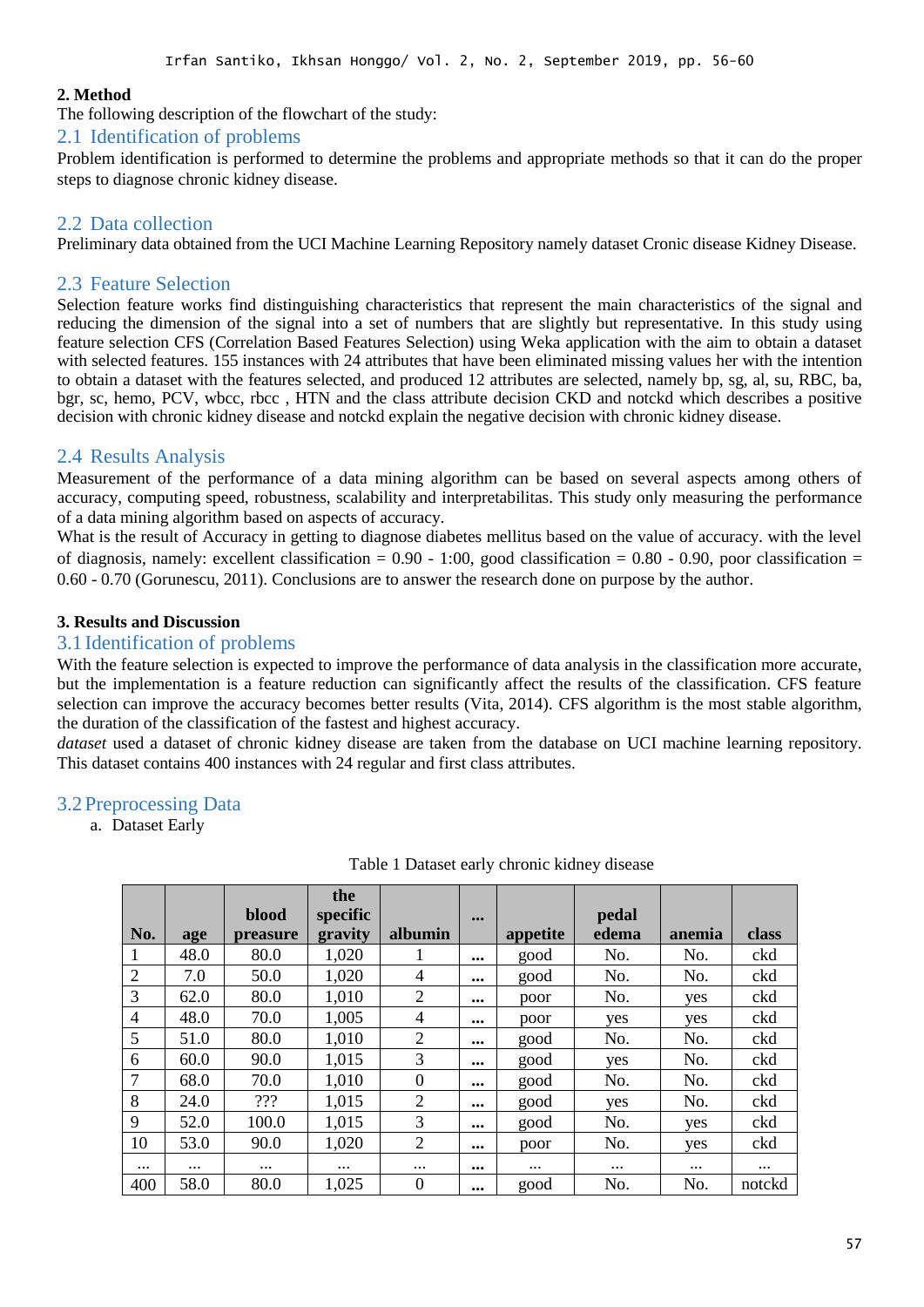Table 1 An initial dataset chronic kidney disease, which has 24 regular attributes and one attribute class, 400 instances.

b. Handling Missing Value

On the dataset chronic kidney disease has 24 attributes that there are many missing values on each attribute. Of total instances as much as.

#### 3.3 Feature Selection

The next stage after going through the process of missing values is to do the feature selection. In this study using feature selection Correlation Based Featured Selection (CFS), a software application Weka, to select attributes that are important and influential in the calculation of the final results of accuracy, and has a major contribution to the process of classification and reduce the computational load so much faster.

### 3.4Classification Algorithm Implementation

In this research will be done some testing, the testing by processing datasets ready for use after the handling of missing values, will be tested into Naive Bayes algorithm without any selection first feature, the first test will be processed using the Rapid Miner software. The steps are as follows:

- a. Rapid Miner open the software, enter the ready-made datasets that have gone through the process of handling missing values into the software by adding datasets format, in this study using .ARFF format. then select datasets to be processed.
- b. Enter Role Set, the attribute name is filled class, and the role filled label targets, as set this role describes the attributes that will be processed.
- c. Enter xvalidation, is used to determine the results of the confusion matrix. Then double click for further validation process.
- d. Enter the algorithm to be processed in the training room, in this study using a Naive Bayes algorithm, then the testing chamber insert apply the model, then enter the performance, is used to calculate the results of the accuracy of the algorithm is processed.
- e. After being processed in software running RapidMiner, makadi Naive Bayes algorithm results obtained before using the feature selection shows the results of the accuracy of 93.54% with 0 seconds of computing time. Can be calculated also the result of the accuracy through the confusion matrix as in table 1.3 below.

| <b>Class</b> | ckd | <b>Notckd</b> |
|--------------|-----|---------------|
| ckd          | 41  |               |
| notckd       | q   | 104           |

Table 2 Results of calculation accuracy

Table 1.3 shows the true positive (tp) 41 records, false negative (fn) 1 record, false positive (fp) 9 record, and true negative (tn) 104 records.

```
Calculation confusion matrix:
accuracy = \frac{TP + TN}{TP + FN + FP}\frac{11+11N}{TP+FN+FP+TN} x 100\%Accuracy = x 100\% \frac{41+104}{41+1+9+104}<br>Accuracy = x 100\% \frac{145}{155}Accuracy = 93.54\%
```
After the calculation process the data mining algorithm without using feature selection, the author will also test using Naive Bayes algorithm using feature selection Featured Correlation Based Selection. The steps are as follows.

1) Rapid Miner open the software, enter the dataset that has been done previously on the feature selection Weka software using the Featured Selection Based Correlation and already there are no missing data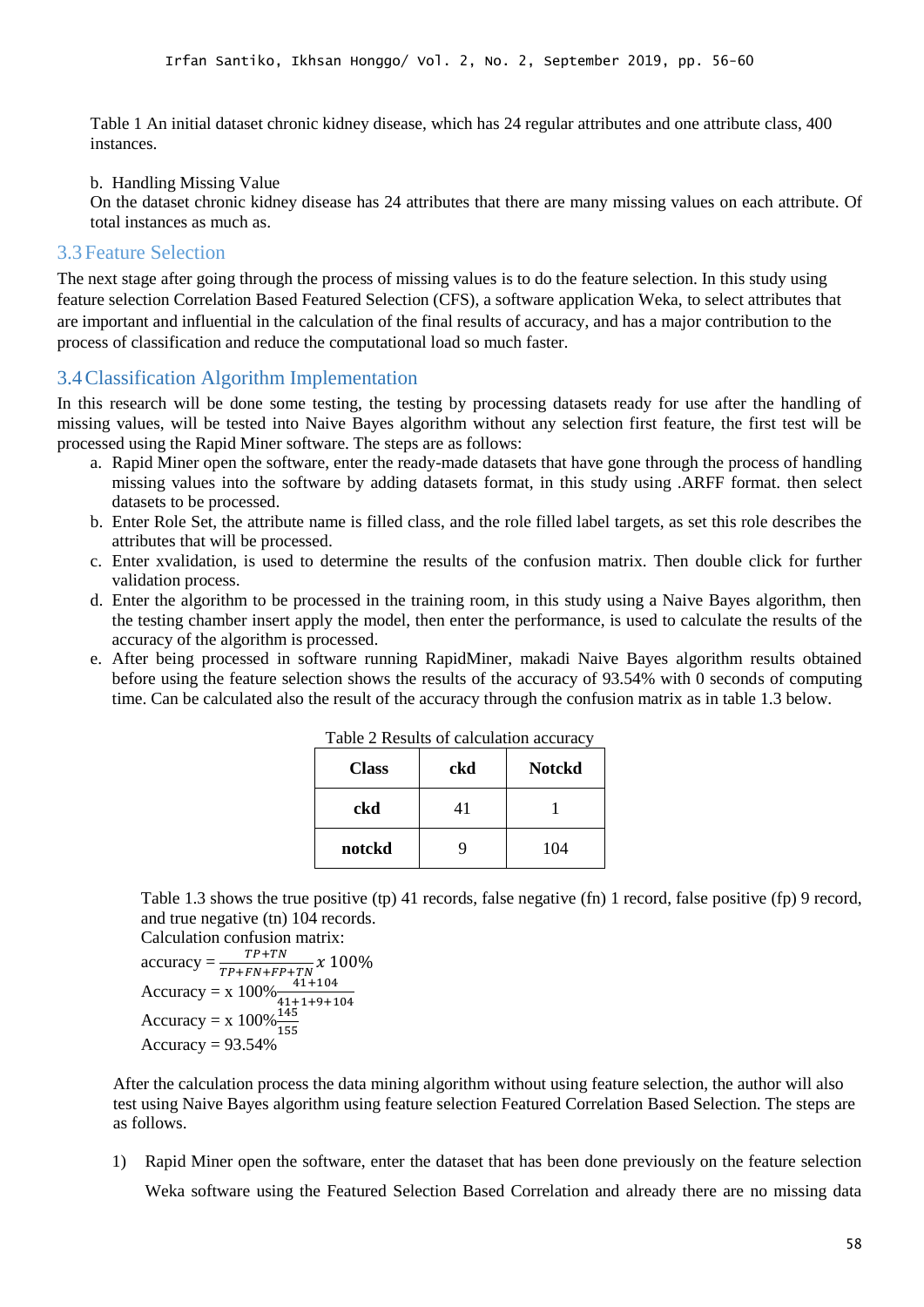Irfan Santiko, Ikhsan Honggo/ Vol. 2, No. 2, September 2019, pp. 56-60

values. Enter the Read ARFF in the process chamber, as this study dataset using .ARFF format. then select datasets to be processed.

- 2) Enter Role Set, the attribute name is filled class, and the role filled label targets, as set this role describes the attributes that will be processed.
- 3) Enter xvalidation, is used to determine the results of the confusion matrix. Then double click for further validation process.
- 4) Enter the algorithm to be processed in the training room, in this study using a Naive Bayes algorithm, then the testing chamber insert apply the model, then enter the performance, is used to calculate the results of the accuracy of the algorithm is processed.
- 5) After being processed in software running RapidMiner, will gain from the process of Naive Bayes algorithm using feature selection Featured Correlation Based Selection, which made the process of running repeated 10 times, the value of its accuracy is 93.58% with 0 seconds of computing time. The following is a calculation of the value of accuracy of Naive Bayes algorithm using the Correlation feature selection Selection Based on the confusion matrix Featured:

| <b>Class</b> | ckd    | <b>Notckd</b> | <b>Class</b><br>precission |
|--------------|--------|---------------|----------------------------|
| ckd          | 41     |               | 97.62%                     |
| notckd       | 9      | 104           | 92.04%                     |
| recall       | 82.00% | 99.05%        |                            |

Table 1.4 Confusion matrix Naive Bayes using feature selection

Table 1.4 shows the true positive (tp) 41 records, false negative (fn) 1 record, false positive (fp) 9 record, and true negative (tn) 104 records.

Calculation confusion matrix:

accuracy = 
$$
\frac{TP+TN}{TP+FN+FP+TN} x 100\%
$$
  
Accuracy = 
$$
\frac{41+104}{41+1+9+104} x 100\%
$$
  
Accuracy = 
$$
\frac{145}{155} x 100\%
$$
  
Accuracy = 93.58%

## 3.5Comparative Analysis of Data Mining Algorithms

Based on calculations that have been done, the results of the accuracy of the value of Naive Bayes algorithm without using feature selection and the Naive Bayes algorithm using feature selection Featured Correlation Based Selection, will be compared to determine how the results of each calculation of the data mining algorithms. Here as in table 1.5 of this.

| No. | <b>Naive</b><br><b>Bayes</b><br>algorithm | <b>Results</b><br><b>Accuracy</b><br>$\mathcal{O}(6)$ | time<br>Computing |
|-----|-------------------------------------------|-------------------------------------------------------|-------------------|
|     | Without feature<br>selection CFS          | 93.54%                                                | 0 <sub>sec</sub>  |

| Table 1.5 The result of the calculation algorithm |  |  |  |  |
|---------------------------------------------------|--|--|--|--|
|---------------------------------------------------|--|--|--|--|